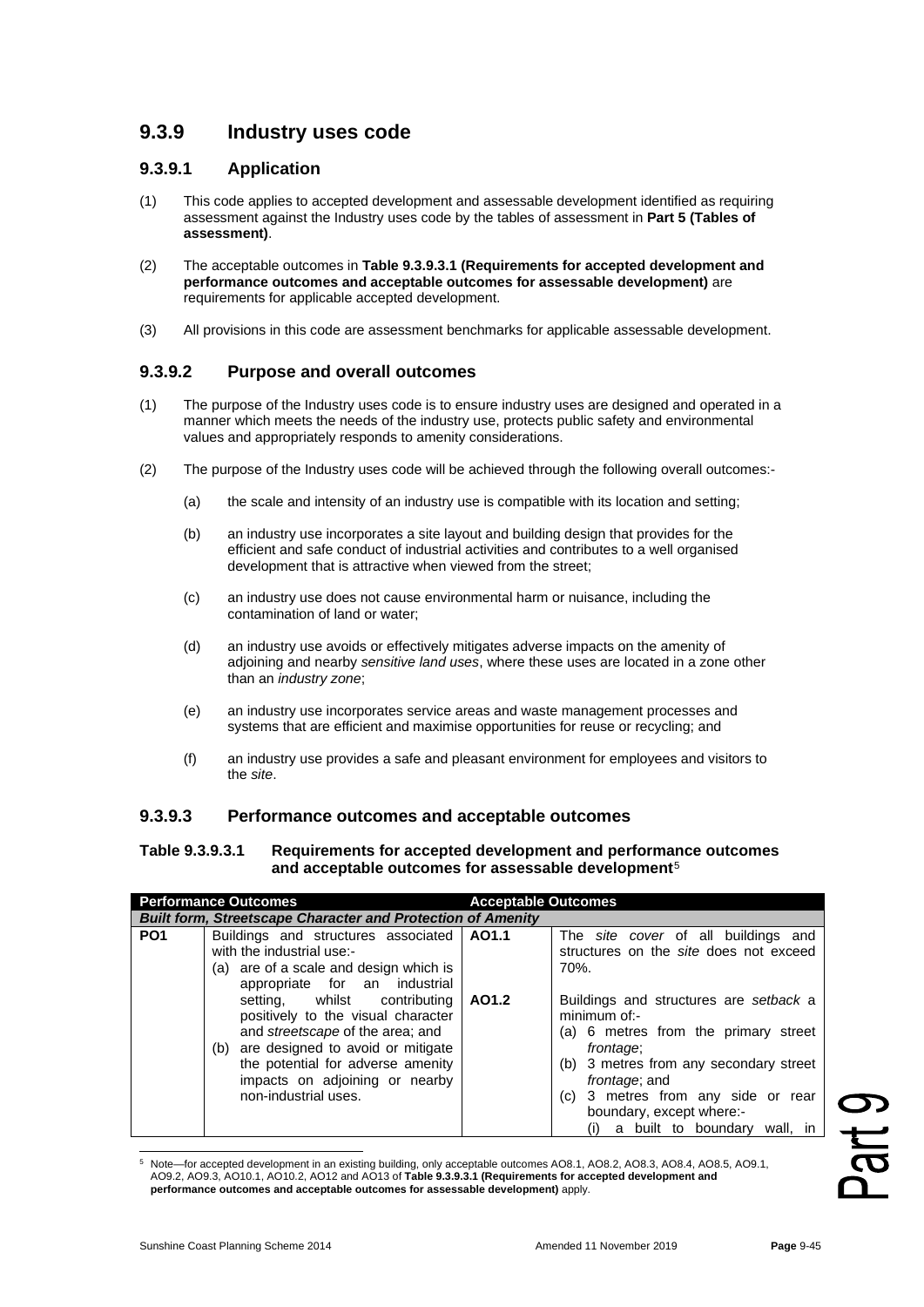|                 | <b>Performance Outcomes</b>                                                                                                                                                                                                                             | <b>Acceptable Outcomes</b> |                                                                                                                                                                                                                                                                                                                                                                                                                                                                                                                                                                          |  |
|-----------------|---------------------------------------------------------------------------------------------------------------------------------------------------------------------------------------------------------------------------------------------------------|----------------------------|--------------------------------------------------------------------------------------------------------------------------------------------------------------------------------------------------------------------------------------------------------------------------------------------------------------------------------------------------------------------------------------------------------------------------------------------------------------------------------------------------------------------------------------------------------------------------|--|
|                 |                                                                                                                                                                                                                                                         |                            | which<br>setback<br>case<br>no<br>requirement applies; or<br>(ii) adjoining a sensitive land use or<br>land in a <i>residential zone</i> or the<br>Community facilities zone, in<br>which case a minimum setback<br>of 10 metres applies.                                                                                                                                                                                                                                                                                                                                |  |
|                 |                                                                                                                                                                                                                                                         | AO1.3                      | Where the site has a common boundary<br>with a sensitive land use:-<br>(a) no openings occur in walls facing a<br>common boundary;<br>(b) acoustic screening is provided to all<br>where<br>work could<br>be<br>areas<br>conducted outside of the building,<br>including waste storage and refuse<br>areas, so that off-site<br>noise<br>emissions are avoided or do not<br>cause nuisance; and<br>(c) noise emitting services such as air<br>conditioning equipment, pumps and<br>ventilation fans are located as far as<br>practicable from the sensitive land<br>use. |  |
|                 |                                                                                                                                                                                                                                                         | AO1.4                      | The main entry to any building is easily<br>identifiable, and directly accessible, from<br>the street, or the primary street frontage<br>if the site has more than one street<br>frontage.                                                                                                                                                                                                                                                                                                                                                                               |  |
|                 |                                                                                                                                                                                                                                                         | AO1.5                      | All permanent storage containers have a<br>uniform colour.                                                                                                                                                                                                                                                                                                                                                                                                                                                                                                               |  |
| PO <sub>2</sub> | The industrial use is attractive when<br>viewed from a major road.                                                                                                                                                                                      | AO2.1                      | Where the industrial use has frontage to<br>or overlooks a major road:-<br>incorporates<br>(a) building<br>design<br>variations in parapet design, roofing<br>heights and treatments;<br>(b) a 3 metre wide landscape strip is<br>provided adjacent to the frontage of<br>the site within the site boundaries;<br>and<br>(c) any security fencing is set within or<br>located behind the landscape strip<br>rather than adjacent to a <i>major road</i> .                                                                                                                |  |
|                 |                                                                                                                                                                                                                                                         | AO2.2                      | Any temporary storage of containers is<br>located in an area of the site not visible<br>from a major road.                                                                                                                                                                                                                                                                                                                                                                                                                                                               |  |
|                 | <b>Landscapes and Buffering</b>                                                                                                                                                                                                                         |                            |                                                                                                                                                                                                                                                                                                                                                                                                                                                                                                                                                                          |  |
| PO <sub>3</sub> | The<br>industrial<br>incorporates<br>use<br>landscapes that:-<br>(a) makes a positive contribution to<br>the streetscape;<br>(b) provides shade to open car<br>parking areas; and<br>(c) buffers the development from<br>adjoining sensitive land uses. | AO3.1                      | A minimum of 10% of the site is<br>landscaped.                                                                                                                                                                                                                                                                                                                                                                                                                                                                                                                           |  |
|                 |                                                                                                                                                                                                                                                         | AO3.2                      | A landscape strip, with a minimum width<br>of 2 metres, is provided within the site<br>boundaries<br>adjacent to<br>all<br>street<br>frontages.                                                                                                                                                                                                                                                                                                                                                                                                                          |  |
|                 |                                                                                                                                                                                                                                                         | AO3.3                      | Tree planting is provided to street<br>frontages that will achieve canopy<br>spread over 50% of the site frontage<br>within 5 years of planting.                                                                                                                                                                                                                                                                                                                                                                                                                         |  |
|                 |                                                                                                                                                                                                                                                         | AO3.4                      | Shade trees are provided in car parking<br>areas at a ratio of 1 tree for every 6 car<br>parking spaces.                                                                                                                                                                                                                                                                                                                                                                                                                                                                 |  |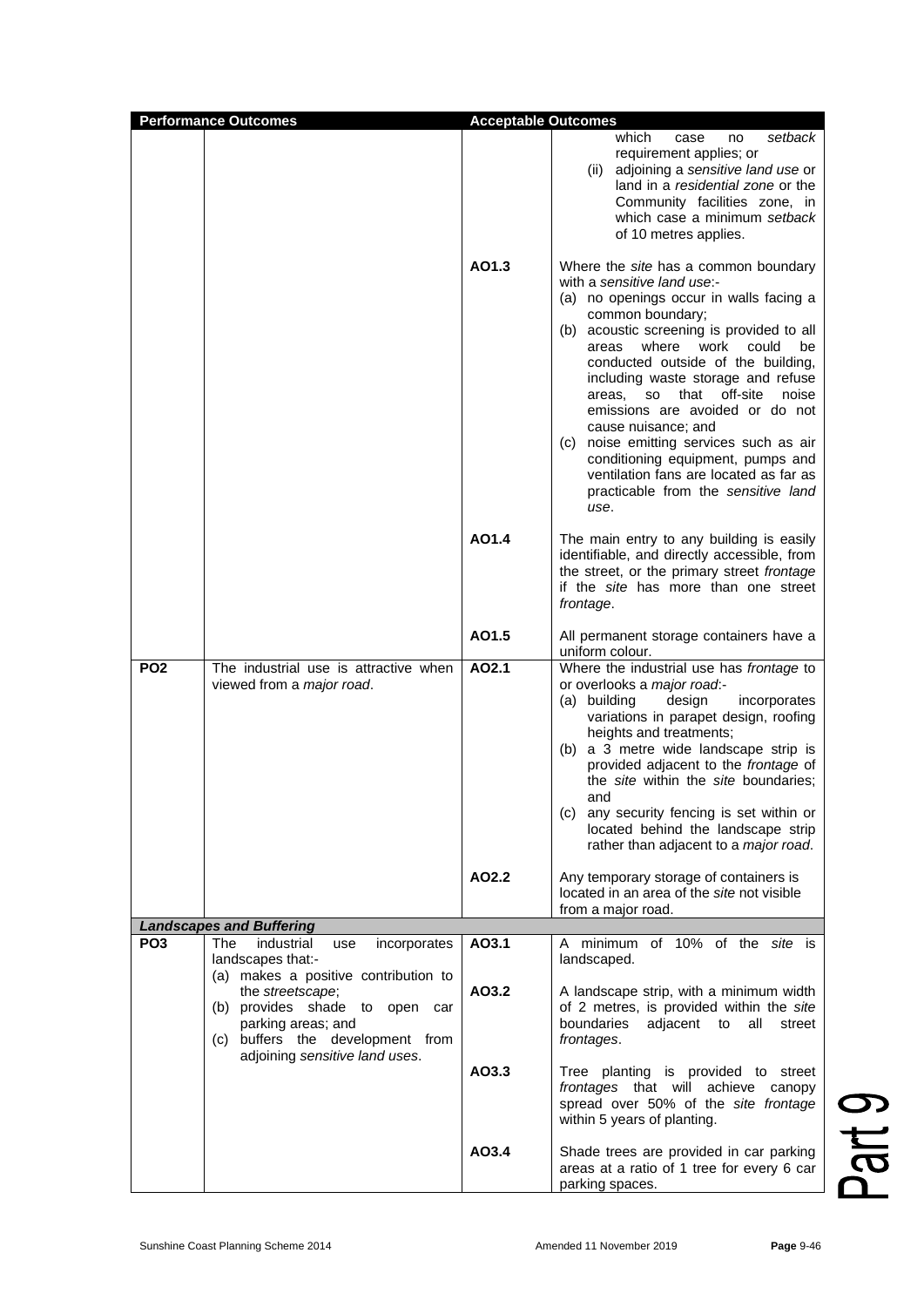| <b>Performance Outcomes</b> |                                                                                                                                                                                                                                                                                       | <b>Acceptable Outcomes</b> |                                                                                                                                                                                                                                                                                     |
|-----------------------------|---------------------------------------------------------------------------------------------------------------------------------------------------------------------------------------------------------------------------------------------------------------------------------------|----------------------------|-------------------------------------------------------------------------------------------------------------------------------------------------------------------------------------------------------------------------------------------------------------------------------------|
|                             |                                                                                                                                                                                                                                                                                       | AO3.5                      | Landscaped areas provide for deep root<br>planting in natural ground which is clear<br>of <i>infrastructure</i> and exclusive of hard<br>paved areas, such as car parking,<br>service areas, paths and the like.                                                                    |
|                             |                                                                                                                                                                                                                                                                                       | AO3.6                      | Where adjoining a sensitive land use, or<br>land included in a residential zone, a<br>minimum 1.8 metre high solid screen<br>fence and a minimum 3 metre wide<br>landscape strip is provided for the full<br>length of the common boundary.                                         |
|                             | <b>Services and Utilities</b>                                                                                                                                                                                                                                                         |                            |                                                                                                                                                                                                                                                                                     |
| PO <sub>4</sub>             | The industrial use is connected to<br>essential <i>infrastructure</i> and services.                                                                                                                                                                                                   | AO <sub>4</sub>            | The industrial use is connected to the<br>reticulated water supply, sewerage and<br>electricity infrastructure networks.                                                                                                                                                            |
| PO <sub>5</sub>             | The industrial use is provided with a<br>stormwater<br>management<br>system<br>which:-<br>(a) makes adequate provision for<br>drainage of the premises to a<br>lawful point of discharge; and<br>(b) conveys<br>external<br>catchment<br>stormwater<br>through<br>the<br>development. | <b>AO5</b>                 | Where the industrial use is on a lot with a<br>finished level that falls to the road.<br>stormwater is:-<br>(a) piped to kerb and channel; or<br>(b) connected directly into the Council's<br>stormwater <i>infrastructure</i><br>piped<br>network.<br><b>OR</b>                    |
|                             |                                                                                                                                                                                                                                                                                       |                            | Where the industrial use is on a lot with a<br>finished level that falls away from the<br>road, stormwater is:-<br>(a) connected into an inter-allotment<br>drainage easement; or<br>(b) connected directly into the Council's<br>infrastructure<br>stormwater<br>piped<br>network. |
| PO <sub>6</sub>             | The industrial use provides the site<br>works,<br>frontage<br>access<br>and<br>manoeuvring arrangements and on-<br>infrastructure<br>and<br>site<br>services<br>necessary to accommodate the use<br>facilitate<br>the<br>coordinated<br>and                                           | AO6.1                      | Kerb and channel is constructed for the<br>full length of the road frontage in<br>accordance with the standards specified<br>in the Planning scheme policy for<br>development works.                                                                                                |
|                             | development of the site and the<br>locality.                                                                                                                                                                                                                                          | AO6.2                      | Reinforced industrial rated crossovers<br>are provided in accordance with the<br>standards specified in the Planning<br>scheme<br>policy for<br>development<br>works.                                                                                                               |
|                             |                                                                                                                                                                                                                                                                                       | AO6.3                      | All hardstand areas are sealed in<br>accordance with the standards specified<br>in the Planning scheme policy for<br>development works.                                                                                                                                             |
|                             |                                                                                                                                                                                                                                                                                       | AO6.4                      | layout<br>The<br>and<br>design<br>οf<br>the<br>development provides for the loading<br>and<br>un-loading of goods to<br>be<br>accommodated on site.                                                                                                                                 |
|                             |                                                                                                                                                                                                                                                                                       | AO6.5                      | The<br>design<br>layout and<br>of the<br>development provides for on-site storage<br>of refuse so that it is not visible from the<br>street.                                                                                                                                        |
| PO <sub>7</sub>             | Development works and connections<br>to <i>infrastructure</i> and services are<br>undertaken<br>accordance<br>with<br>in.<br>accepted engineering standards and                                                                                                                       | A07.1                      | All development works are certified by a<br>Registered<br>Professional<br>Engineer<br>Queensland (RPEQ).                                                                                                                                                                            |
|                             | complete<br>prior<br>the<br>are<br>to                                                                                                                                                                                                                                                 | AO7.2                      | All connections to <i>infrastructure</i> and                                                                                                                                                                                                                                        |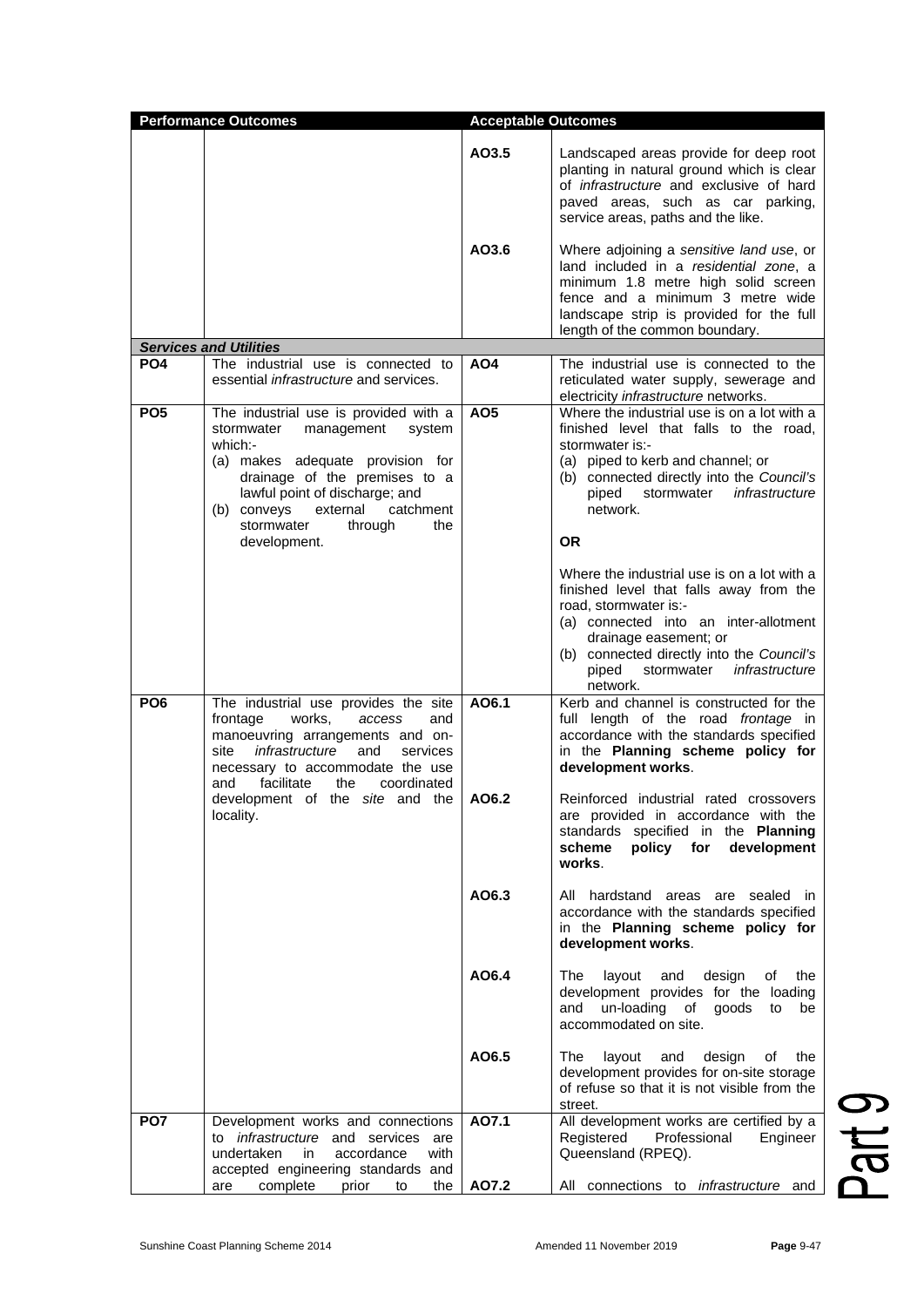|                                        | <b>Performance Outcomes</b>                                                                                                                                                                                                                                                             | <b>Acceptable Outcomes</b> |                                                                                                                                                                                                                                                                                                |  |
|----------------------------------------|-----------------------------------------------------------------------------------------------------------------------------------------------------------------------------------------------------------------------------------------------------------------------------------------|----------------------------|------------------------------------------------------------------------------------------------------------------------------------------------------------------------------------------------------------------------------------------------------------------------------------------------|--|
|                                        | commencement of the use.                                                                                                                                                                                                                                                                |                            | services are in accordance with the<br>requirements<br>of<br>the<br>relevant<br>infrastructure entity.                                                                                                                                                                                         |  |
|                                        | <b>Environmental Performance</b>                                                                                                                                                                                                                                                        |                            |                                                                                                                                                                                                                                                                                                |  |
| PO <sub>8</sub>                        | The industrial use ensures that any<br>emissions<br>of odour,<br>dust,<br>air<br>pollutants, noise, light or vibration<br>does not cause nuisance to, or have<br>an unreasonable impact on, adjoining<br>or nearby premises.                                                            | AO8.1                      | The<br>achieves<br>industrial<br>the<br>use<br>environmental values for the acoustic<br>environment<br>and<br>acoustic<br>quality<br>sensitive<br>receiving<br>objectives<br>for<br>environments set out in the Environment<br>Protection (Noise) Policy.                                      |  |
|                                        | Note-in addition to complying with the<br>acceptable<br>corresponding<br>outcomes,<br>development involving industry activities<br>will need to comply with relevant<br>environmental legislation including<br>the<br>Environmental Protection Act 1994 and<br>subordinate legislation. | AO8.2                      | industrial<br>The<br>achieves<br>the<br>use<br>environmental values and air quality<br>objectives set out in the Environmental<br>Protection (Air) Policy.                                                                                                                                     |  |
|                                        |                                                                                                                                                                                                                                                                                         | AO8.3                      | The industrial use does not produce any<br>odour emissions in excess of 1 odour<br>unit beyond the site boundaries.                                                                                                                                                                            |  |
|                                        |                                                                                                                                                                                                                                                                                         | AO8.4                      | The industrial use ensures that any<br>vertical illumination resulting from direct,<br>reflected or other incidental lighting<br>emanating from the site does not exceed<br>8 lux when measured at any point 1.5<br>metres outside the boundary and at any<br>level from ground level upwards. |  |
|                                        |                                                                                                                                                                                                                                                                                         | AO8.5                      | Vibrations resulting from the industrial<br>use do not exceed the maximum<br>acceptable levels identified in Australian<br>Standard AS2670 Evaluation of human<br>exposure to whole of body vibration, Part<br>2: continuous<br>and shock induced<br>vibration in buildings (1-80Hz).          |  |
| PO <sub>9</sub>                        | The industrial use provides for the<br>collection, treatment and disposal of all<br>liquid waste such that:-<br>(a) there is no off-site release of<br>contaminants:<br>(b) all wastes are collected and<br>disposed of in accordance with                                              | AO9.1<br>AO9.2             | Waste<br>associated<br>with<br>water<br>the<br>industrial use is disposed of to the<br>reticulated sewerage system or an on-<br>site industrial waste treatment system.<br>Liquid wastes that cannot be disposed of<br>to the reticulated sewerage system, or an                               |  |
|                                        | relevant license and approval<br>conditions<br>and/or<br>relevant<br>government or industry standards;<br>and                                                                                                                                                                           |                            | industrial<br>waste<br>on-site<br>treatment<br>system, are disposed of off-site to an<br>approved waste disposal facility.                                                                                                                                                                     |  |
|                                        | (c) there are no adverse impacts on<br>the quality of surface water or<br>groundwater resources.                                                                                                                                                                                        | AO9.3                      | No discharge of waste occurs to<br>stormwater systems, local waterways<br>(including dry waterways) or wetlands.                                                                                                                                                                               |  |
| <b>PO10</b>                            | The industrial<br>use ensures<br>that<br>stormwater does not contaminate<br>surface water.                                                                                                                                                                                              | A010.1                     | Areas where potentially contaminating<br>substances are stored or used are<br>roofed.                                                                                                                                                                                                          |  |
|                                        |                                                                                                                                                                                                                                                                                         | AO10.2                     | Provision is made for spills to be bunded<br>and retained on site for removal and<br>disposal by an approved means.                                                                                                                                                                            |  |
| <b>On-site Amenities for Employees</b> |                                                                                                                                                                                                                                                                                         |                            |                                                                                                                                                                                                                                                                                                |  |
| <b>PO11</b>                            | The industrial use includes on-site<br>amenities<br>for<br>employees<br>that<br>contribute to the establishment of a<br>socially amenable work environment.                                                                                                                             | A011                       | An on-site recreation area is provided in<br>a private location, removed from any<br>odorous<br>activities,<br>noisy<br>or<br>that<br>incorporates:-<br>(a) seating, tables and rubbish bins;<br>(b) protection from the weather; and<br>(c) safe access for all staff.                        |  |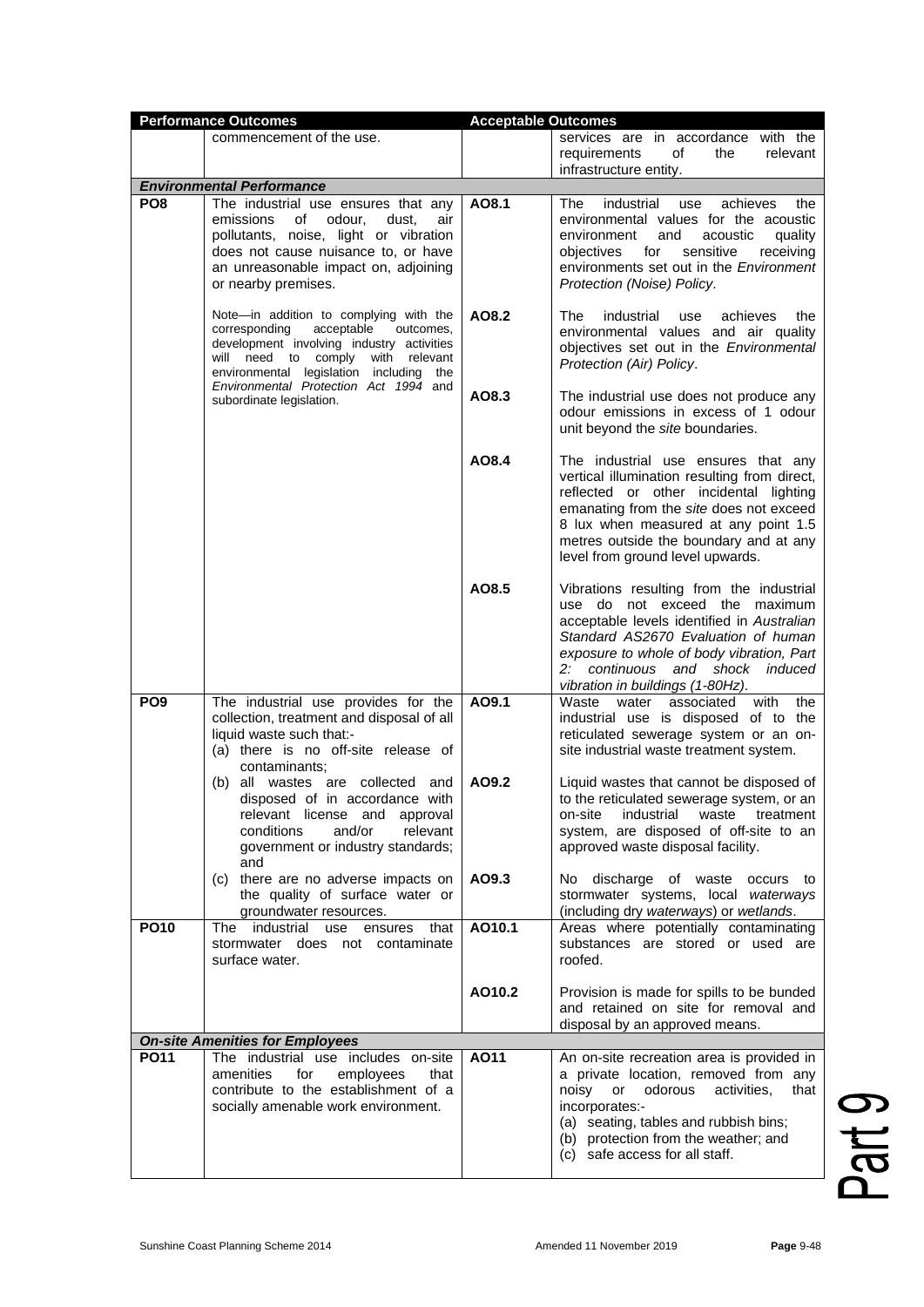| <b>Performance Outcomes</b> |                                                                                                          | <b>Acceptable Outcomes</b> |                                                                                                                                                                                                                                                                                                                                                                                                                                                                                                                                   |
|-----------------------------|----------------------------------------------------------------------------------------------------------|----------------------------|-----------------------------------------------------------------------------------------------------------------------------------------------------------------------------------------------------------------------------------------------------------------------------------------------------------------------------------------------------------------------------------------------------------------------------------------------------------------------------------------------------------------------------------|
|                             | <b>On-site Office and Administration Functions</b>                                                       |                            |                                                                                                                                                                                                                                                                                                                                                                                                                                                                                                                                   |
| <b>PO12</b>                 | Any office and administration functions<br>conducted on the site are ancillary to<br>the industrial use. | AO12                       | office<br>for<br>The<br>used<br>and<br>area<br>administration functions is limited to<br>200m <sup>2</sup> or 10% of the gross floor area of<br>the premises, whichever is the lesser.                                                                                                                                                                                                                                                                                                                                            |
| <b>On-site Sales</b>        |                                                                                                          |                            |                                                                                                                                                                                                                                                                                                                                                                                                                                                                                                                                   |
| <b>PO13</b>                 | Any retail sales conducted on the site<br>are ancillary to the industrial use.                           | AO <sub>13</sub>           | On-site<br>sales<br>retail<br>goods<br>of<br>manufactured or assembled<br>on the<br>premises, including display areas, is<br>limited to a gross floor area of 200m <sup>2</sup> or<br>10% of the gross floor area of the<br>premises, whichever is the lesser.<br>OR.<br>On-site retail sales of goods<br>not<br>manufactured or assembled on<br>the<br>premises, including display areas, is<br>limited to a gross floor area of 50m <sup>2</sup> or<br>10% of the gross floor area of the<br>premises, whichever is the lesser. |

### **Table 9.3.9.3.2 Additional performance outcomes and acceptable outcomes for assessable development**

|                                       | <b>Performance Outcomes</b>                                                                                                                                                                                                                                                                                                                                                                          | <b>Acceptable Outcomes</b> |                                 |
|---------------------------------------|------------------------------------------------------------------------------------------------------------------------------------------------------------------------------------------------------------------------------------------------------------------------------------------------------------------------------------------------------------------------------------------------------|----------------------------|---------------------------------|
|                                       | <b>Location and Site Suitability</b>                                                                                                                                                                                                                                                                                                                                                                 |                            |                                 |
| PO <sub>1</sub>                       | The industry use is established on land<br>included in an industry zone, or another<br>zone that is suitable, having regard to:-<br>(a) the suitability of the land for an<br>industry use;<br>(b) the nature, scale and intensity of<br>the industry use;<br><i>infrastructure</i> and services<br>$(c)$ the<br>needs of the industry use; and<br>(d) the preferred character of the local<br>area. | AO <sub>1</sub>            | No acceptable outcome provided. |
| PO <sub>2</sub><br><b>Site Layout</b> | The industrial use is located on a site<br>which has an area and dimensions<br>capable of accommodating a well-<br>designed<br>integrated<br>and<br>industry<br>development,<br>incorporating<br>required<br>buildings, parking and service areas,<br>storage areas, landscapes,<br>vehicle<br>access and on-site movement.                                                                          | AO <sub>2</sub>            | No acceptable outcome provided. |
| PO <sub>3</sub>                       | The layout and design of the industrial                                                                                                                                                                                                                                                                                                                                                              | AO <sub>3</sub>            | No acceptable outcome provided. |
|                                       | use ensures that:-                                                                                                                                                                                                                                                                                                                                                                                   |                            |                                 |
|                                       | (a) premises are safe, secure and                                                                                                                                                                                                                                                                                                                                                                    |                            |                                 |
|                                       | legible;                                                                                                                                                                                                                                                                                                                                                                                             |                            |                                 |
|                                       | (including<br>(b) movement<br>systems<br>roads<br>and<br>pathways),<br>and<br>accessible on-site parking<br>and<br>manoeuvring<br>the<br>areas,<br>meet<br>needs of users and employees;                                                                                                                                                                                                             |                            |                                 |
|                                       | premises contribute to an attractive<br>(c)<br>address to the street, with buildings<br>integrated with landscapes and<br>security fencing to provide a quality<br>contemporary appearance; and                                                                                                                                                                                                      |                            |                                 |
|                                       | (d) surplus areas that may become<br>unsightly or difficult to manage due<br>to their size, configuration<br>or<br>access limitations are not created.                                                                                                                                                                                                                                               |                            |                                 |